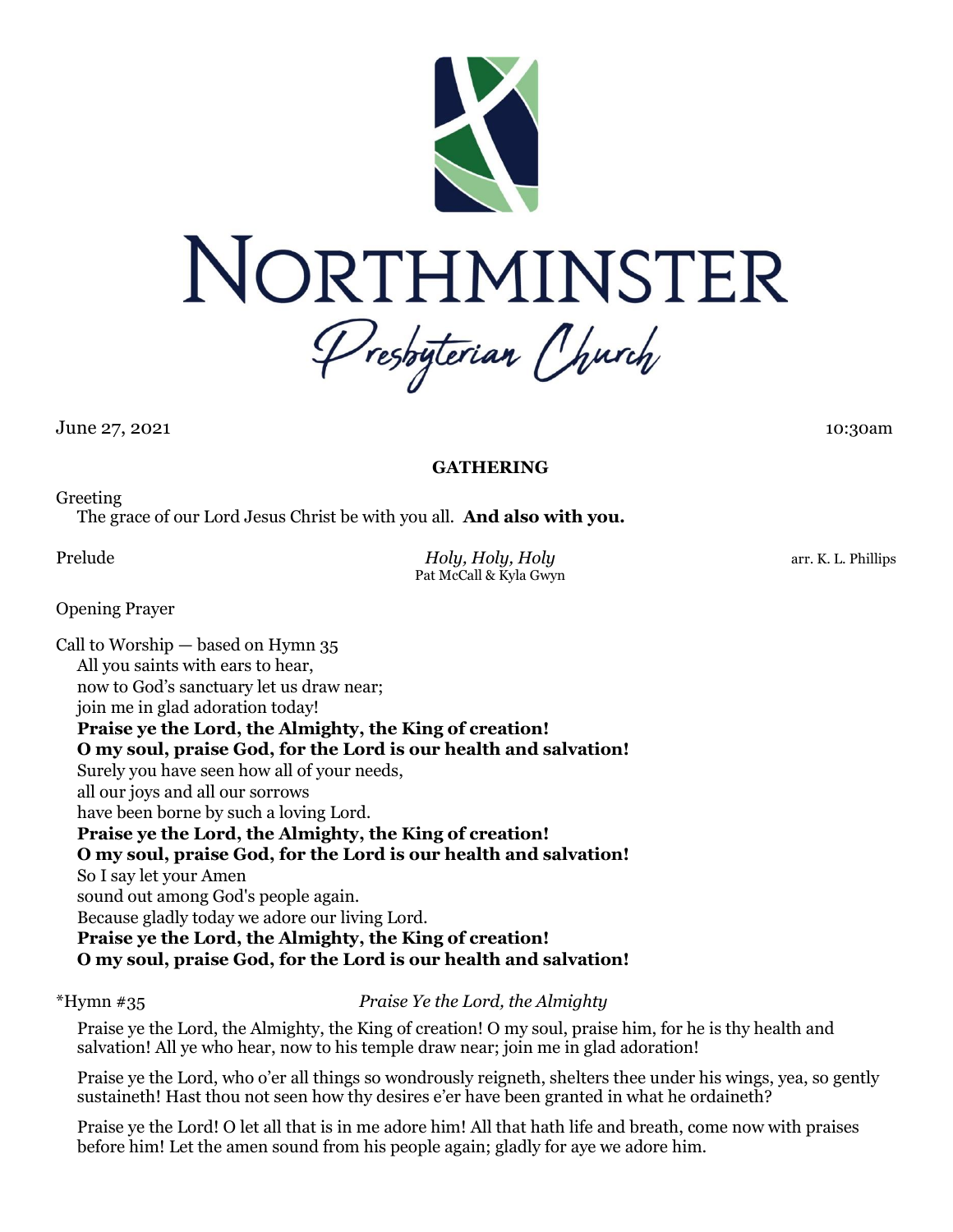Call to Confession

Prayer of Confession Living God: You raised your beloved Son from the tomb of all our temptations. By your Holy Spirit you sent his church into the world to comfort the afflicted and challenge the comfortable.

**We confess again today how often we his people prefer the comfort of your loving embrace over the challenge of your clear calling. Often we would rather nestle in your arms than open up our own to others whom you send across our paths. Forgive us when we cling to inward grace but ignore your outward call. And thank you for never making us choose one to the exclusion of the other, for we bless you for both. Hear now our personal prayers in the name of Jesus …**

Assurance of Forgiveness

\*Passing of the Peace

#### **LISTENING**

Prayer for Illumination

Scripture – Proverbs 3:1-7

Musical Offering *Come Thou Fount* Sarah Elizabeth Falkenstine & Dante Macy

Scripture – Luke 16:1-13

#### Sermon **SUMMER OF PARABLES: The shrewd manager**

#### **DEPARTING**

\*Hymn #724 *O Jesus, I Have Promised*

O Jesus, I have promised to serve thee to the end; be thou forever near me, my Master and my friend; I shall not fear the battle if thou art by my side, nor wander from the pathway if thou wilt be my guide.

O let me feel thee near me! The world is ever near: I see the sights that dazzle; the tempting sounds I hear. My foes are ever near me, around me and within; but, Jesus, draw thou nearer and shield my soul from sin.

O let me hear thee speaking in accents clear and still, above the storms of passion, the murmurs of self-will; O speak to reassure me, to hasten or control; O speak, and make me listen, thou guardian of my soul.

O Jesus, thou hast promised to all who follow thee that where thou art in glory there shall thy servant be. And, Jesus, I have promised to serve thee to the end; O give me grace to follow, my Master and my friend.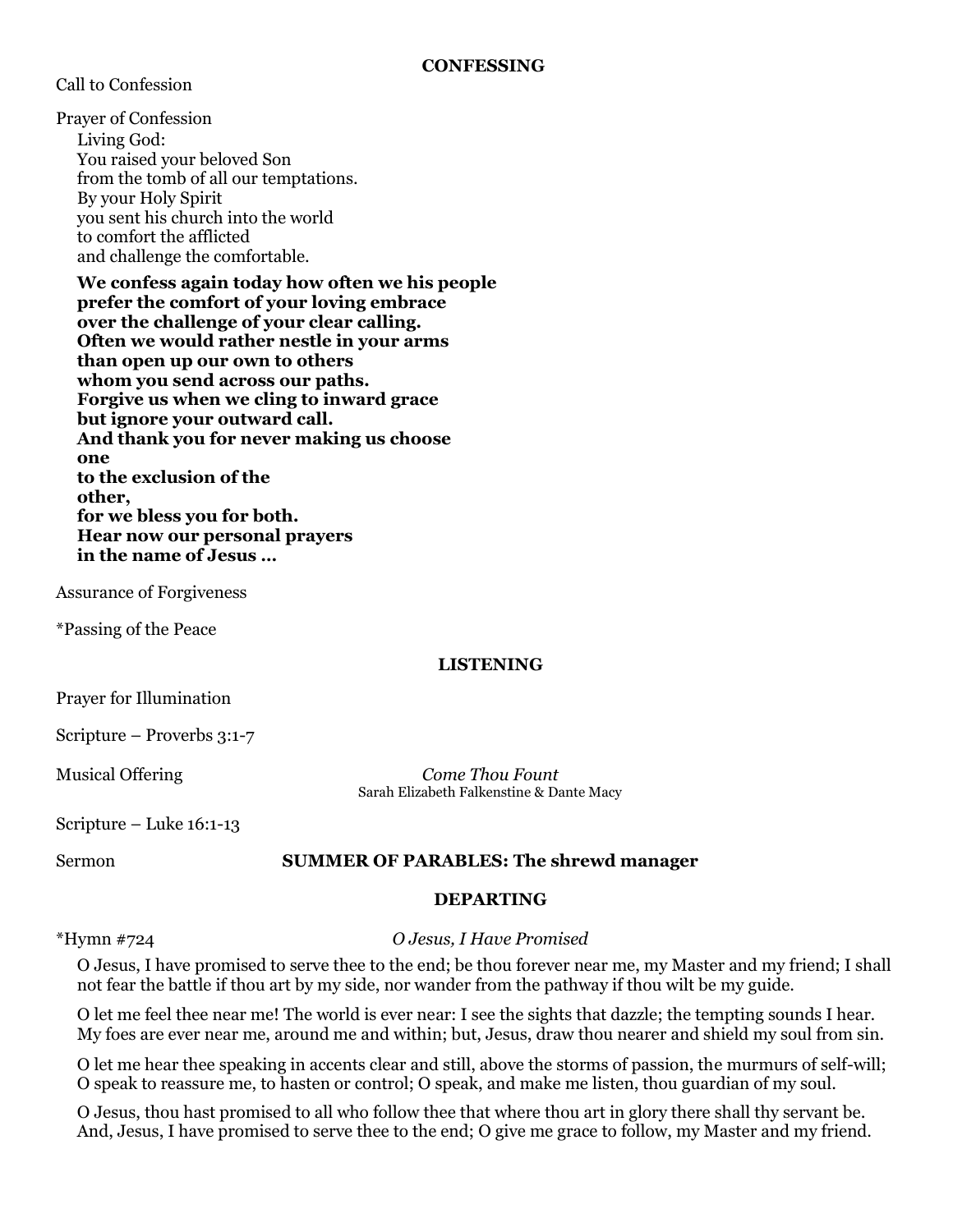## \*Affirmation of Faith — The Apostles' Creed

**I believe in God the Father Almighty, Maker of heaven and earth. And in Jesus Christ his only Son our Lord; who was conceived by the Holy Ghost, born of the Virgin Mary, suffered under Pontius Pilate, was crucified, dead, and buried; he descended into hell; the third day he rose again from the dead; he ascended into heaven, and sitteth on the right hand of God the Father Almighty; from thence he shall come to judge the quick and the dead. I believe in the Holy Ghost; the holy catholic Church; the communion of saints; the forgiveness of sins; the resurrection of the body; and the life everlasting. Amen.**

\*Benediction

\*Response Northumbria Community **May the peace of the Lord Christ go with you, wherever he may send you. May he guide you through the wilderness, protect you through the storm. May he bring you home rejoicing at the wonders he has shown you. May he bring you home rejoicing, once again into our doors.**

Postlude *Every Time I Feel the Spirit* arr. Gert Walter Pat McCall & Kyla Gwyn

All Rights Reserved, License # 1244003



# **Information & Announcements**

#### **Welcome to our guests!**

Whether you are sharing in the worship of God with us for the first time, visiting with family or friends, or returning for a visit to your home church, we welcome you today in the name of Jesus. Please share some contact information with us so we can follow up with you and make a place for you in our weekly fellowship. You may email our church office at admin@northminstermacon.org or by scanning the QR code to the right.

## **Pastoral Care**

Pastor Ralph welcomes and encourages opportunities to share in fellowship, pastoral conversation, and spiritual discernment. He keeps office hours most mornings at the church, but is always available by appointment. You are always welcome to call or text at 478-250-3355 or to reach out by email: pastorhawkins@northminstermacon.org

## **Sanctuary Flowers**

Flowers this week have been given to the glory of God by Jan Hirsh in celebration of Isabel Davis' 90th birthday.

## **Lectionary Readings**

June 27, 5th Sunday after Pentecost – 2 Samuel 1:1, 17-27; Psalm 130; 2 Corinthians 8:7-15; Mark 5:21-43 July 4, 6th Sunday after Pentecost – 2 Samuel 5:1-5, 9-10; Psalm 48; 2 Corinthians 12:2-10; Mark 6:1-13

#### **PRAYER CONCERNS**

If you have a need or a request for prayer, please contact the church office.

Current Member Concerns: Ann R. Smith; Karen Jones; Jewel James; Ann Hall; Jane Ebey; John Hurst; Jon Geerlings; Kathy Wheeler; Fran Mayhew; Betty Barlow; Ricky Smith; Jack Gleaton; Donna Shuford; Frank Clark

Current Friends and Family Concerns: Margaret Yawn; Donna Carole Kitchens; Nelda Crow Military Personnel Prayer List: Austin Riley; James C Watwood; Joshua Sulkers; Isaac Falkenstine